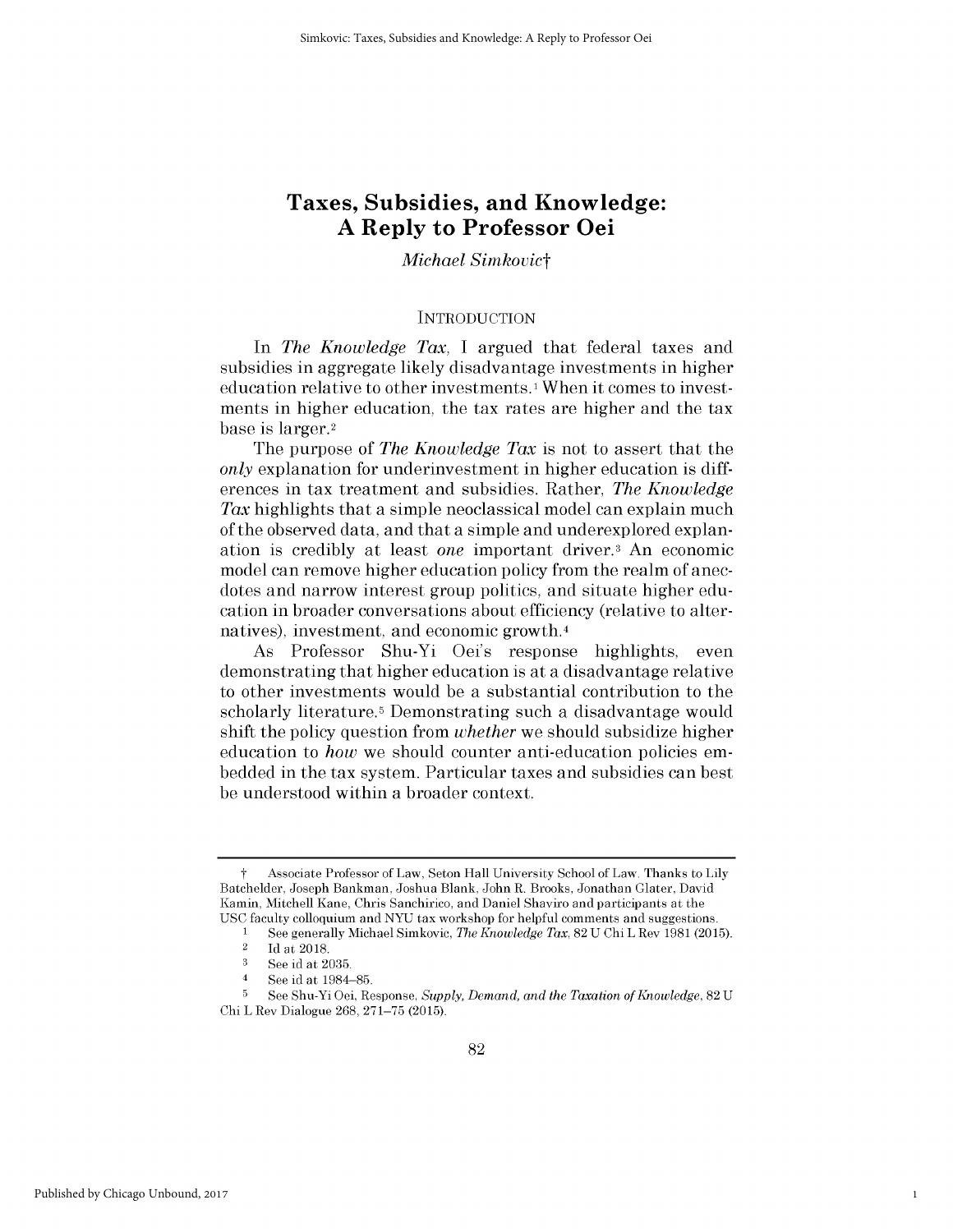## *Taxes, Subsidies, and Knowledge* **20161 83**

Neoclassical models are useful not because they fully capture reality, but because they simplify it. Simplification makes analysis and prediction inexpensive while explaining enough of reality to be relevant. To be useful, a model sometimes need only make predictions that are likely to be directionally correct. Thus, even **if** some students do not respond to financial incentives, or respond imperfectly, the model will make useful predictions as long as some students do respond in the direction economic theory predicts and few students respond in the opposite direction. An economic model will make useful predictions even **if** factors besides finances are important to educational decisions, as long as financial considerations are not completely irrelevant to all students. More complex models can be useful **if** the costs of greater complexity are outweighed **by** the benefits of greater predictive accuracy. Neoclassical models remain the foundational baseline

Oei questions the extent to which decisions about investment in higher education respond to economic incentives rather than psychological or behavioral factors, and she echoes my own call for additional research on behavioral responses to specific policy levers.6 These are important issues, and **I** welcome the opportunity to expand on the discussion that appears in *The Knowledge Tax.*

upon which behavioral models seek to build and improve.

## **I. SUBSTITUTES** FOR HIGHER **EDUCATION**

*The Knowledge Tax* suggests that tax disadvantages to higher education could lead to substitution away from investments in higher education and toward other investments.7 Assuming no negative externalities of higher education, this substitution would be an inefficient distortion. At a given level of investment, an inefficient allocation between human, physical, and financial capital would lead to suboptimal economic growth.8

Professor Oei questions whether it is appropriate to compare tax rates on higher education with tax rates on investments that are taxed more favorably, and whether it is appropriate to assume substitution effects between higher education and tax-favored investments.9 One apparent basis of this critique is that many stu-

**<sup>6</sup>**Compare id at **275-80, 283** with Simkovic, **82 U** Chi L Rev at 2034 (cited in note **1).**

**<sup>7</sup>** Simkovic, **82 U** Chi L Rev at **1983-84** (cited in note **1).**

**<sup>8</sup>See** id at 1984.

**<sup>9</sup>**Oei, **82 U** Chi L Rev Dialogue at **278-80** (cited in note **5).**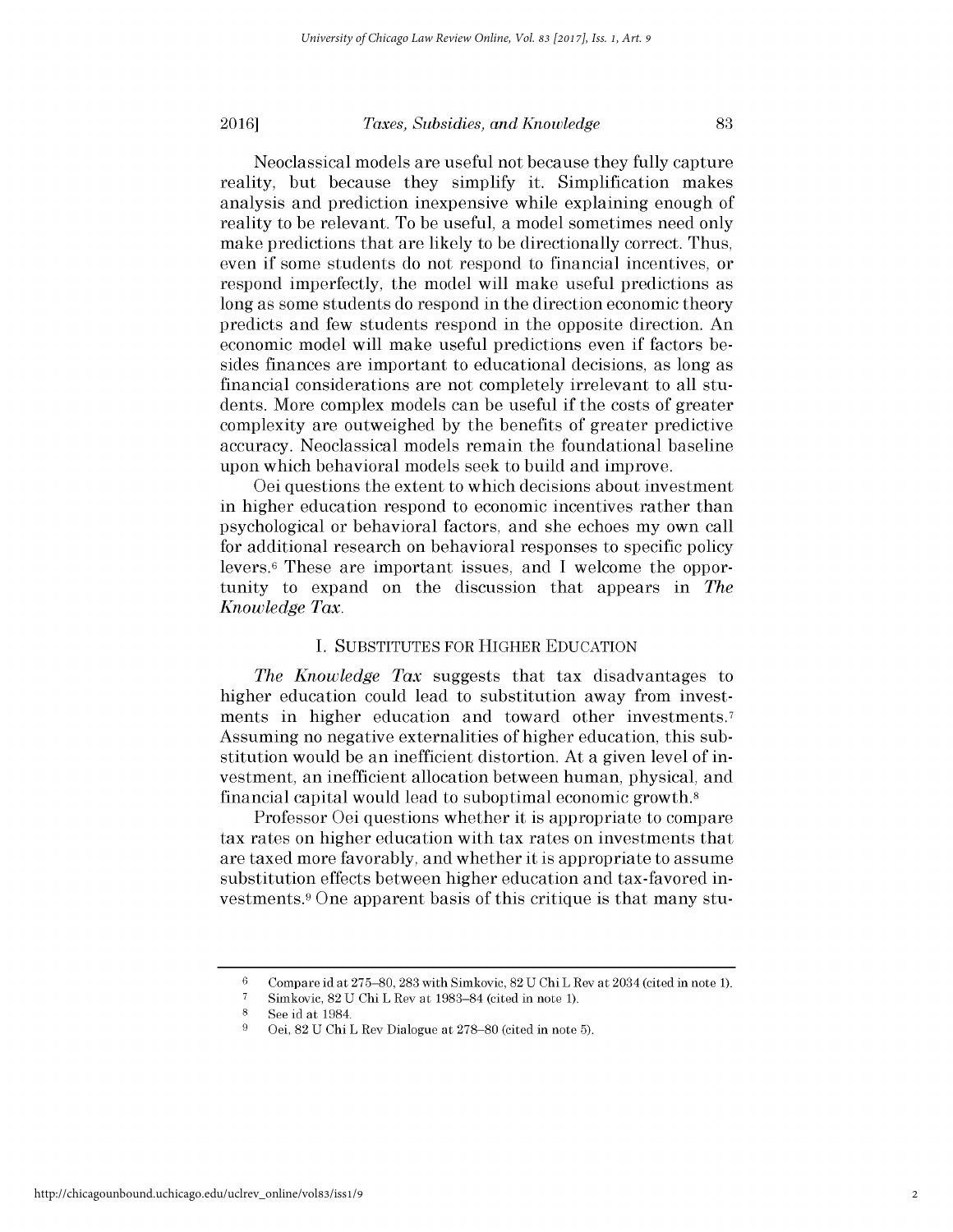dents who have the option of borrowing to attend college or graduate school may not have the simultaneous option of making other investments that require a large amount of capital. **<sup>10</sup>**

Investments do not have to be direct substitutes for the taxation of one to affect the level of investment in the other. An individual student may not have a realistic choice between attending college and investing in a hedge fund, investing in a private equity fund, or starting a small business. However, that student's parents and grandparents probably have access to a variety of investment options such as housingli and securities.12 Parents and grandparents can decide how much financial support to provide during college or graduate school, versus how much to invest in other assets and leave to their descendants as an inheritance.13

12 **A** margin account can **be** opened with as little as \$2,000. **See** *4210. Margin Requirements* **\*11** (Financial Industry Regulatory Authority, 2010), archived at http://perma.cc/XF6G-DCGD. Diversified mutual funds and exchange-traded funds are available with similarly minimal upfront investments. **See** Steffen Andersen and Kasper Meisner Nielsen, *Participation Constraints in the Stock Market: Evidence from Unexpected Inheritance Due to Sudden Death,* 24 Rev Fin Stud **1667, 1690-92 (2011)** (finding evidence that inadequate wealth is rarely a reason for not participating in the stock market).

**<sup>13</sup>**Two leading economic theories that seek to explain parental decisions regarding bequests and inter vivos transfers include the altruism theory and the strategic bequest theory. Under altruism theory, parents view children as an extension of themselves and seek to maximize aggregate utility of the family. Under strategic bequest theory, parents use their wealth to influence their children's decisions to **be** more in line with parental preferences. **See** Robert **A.** Pollak, *Tied Transfers and Paternalistic Preferences,* **78** Am Econ Assoc Papers **&** Proceedings 240, 241 **(1988)** (proposing a "paternalistic preferences" model in which children's consumption as adults factors into parental utility); B. Douglas Bernheim, Andrei Shleifer, and Lawrence H. Summers, *The Strategic Bequest Motive,* **93 J** Polit Econ 1045, **1058-68 (1985)** (finding empirical support for their theory that parents **use** bequests "to influence the behavior of" their children). But see Joseph **G.** Altonji, Fumio Hayashi, and Laurence **J.** Kotlikoff, *Parental Altruism and Inter Vivos Transfers: Theory and Evidence,* **105 J** Polit Econ 1121, **1156-58 (1997)** (finding further evidence that appears inconsistent with the altruism theory); Joseph **G.** Altonji, Fumio Hayashi, and Laurence **J.** Kotlikoff, *Is the Extended Family Altruistically Linked? Direct Tests Using Micro Data,* **82** Am Econ Rev **1177, 1188-92 (1992)** (raising doubts about the altruism theory).

Economists have long recognized a relationship between parental resources and col**lege** attendance, and have also considered more broadly how parents can influence students' decisions about the students' levels of educational investment. **See** Mariacristina De Nardi, *Wealth Inequality and Intergenerational Links,* **71** Rev Econ Stud 743, 743-44, **747-51** (2004) (modeling how intergenerational bequests of physical and human capital lead to wealth concentrations). **See** also, for example, Mark R. Rosenzweig and Kenneth I. Wolpin, *Intergenerational Support and the Life-Cycle Incomes of Young Men and Their Parents: Human Capital Investments, Coresidence, and Intergenerational Financial*

**<sup>10</sup>See** id ("It seems less **likely** that most students **...** are choosing to invest in stocks or real estate instead of going to school.").

**<sup>11</sup>**Fair Housing Administration **(FHA)** mortgages are available with a minimum down payment of **3.5** percent. Thus, an individual with only **\$7,000** could purchase a \$200,000 house. **See** *Let FHA Loans Help You* **(US** Department of Housing and Urban Development), archived at http://perma.cc/XYF3-DTFB.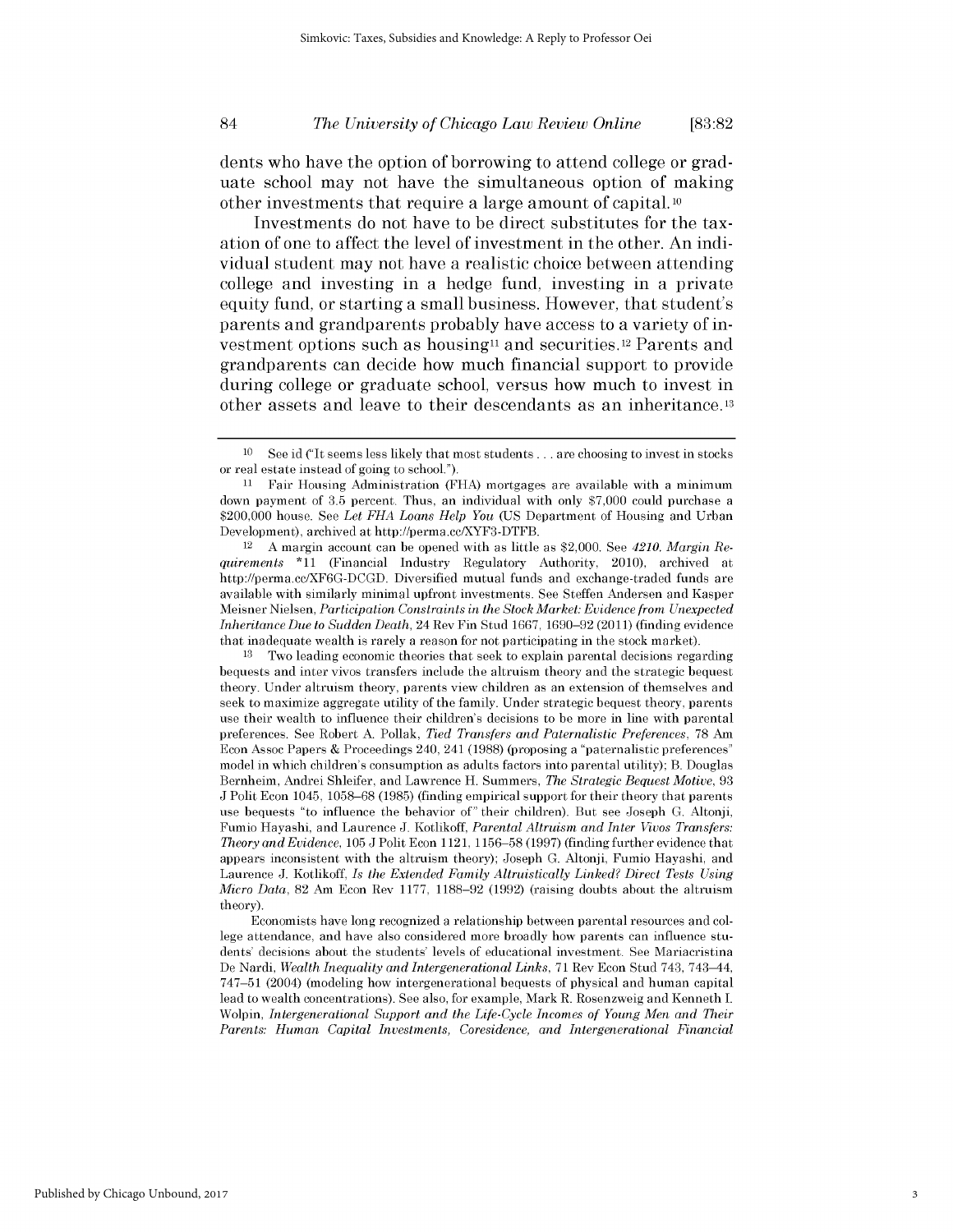## *Taxes, Subsidies, and Knowledge* **20161 85**

Family support will likely affect students' enrollment decisions not only the choice of whether to attend college, but also the quality and cost of the institution the student chooses to attend. <sup>14</sup>

Even parents and grandparents may not have the option of investing in a hedge fund or private equity fund or small business-at least not directly. But hedge funds, private equity funds, small business owners, and their investors typically have the option of purchasing publicly traded securities or residential housing as well as purchasing illiquid investments to which most households do not have access. When households choose between higher education, securities, and housing, they affect the prices of and returns to securities and housing for all investors. The price and return impact of a single household's choice is likely to be negligible, but in aggregate, those choices can have a very large impact. Changes in the returns to housing and securities will affect decisions **by** other investors-those whose investment options overlap with the typical household but also include options to which typical households do not have access. And indeed, there is empirical evidence of spillovers between returns to household real estate investments and college-enrollment decisions. 15Thus, through a chain of indirect connections, incentives and decisions at one point in the capital market can affect returns and investment levels at another seemingly unconnected point. In other words, an assumption of an efficient capital market is often useful shorthand for describing the aggregate effects of policies, even **if** it is not necessarily literally true at a more granular level.

Moreover, **if** higher education and other investments really were separate and unconnected markets with a large segment of the population having only the option of investing in higher education-for example, because student loans were more readily

*Transfers,* 11 **J** Labor Econ 84, **109-11 (1993)** (finding that parents provide financial assistance to their sons while they are in college so as to offset their sons' consumption **losses).**

Empirical evidence suggests that parental financial assistance can increase the likelihood of college completion. **See** Michael P. Keane and Kenneth **I.** Wolpin, *The Effect of Parental Transfers and Borrowing Constraints on Educational Attainment,* 42 Intl Econ Rev **1051, 1087-93** (2001) (finding that "college attendance contingent" parental financial assistance "create[s] important incentives for schooling attainment"); Laura T. Hamilton, *More Is More or More Is Less? Parental Financial Investments during College,* **78** Am Sociological Rev **70, 90-91 (2013)** ("Parental funds may encourage **...** staying in school.").

<sup>14</sup>See Simkovic, **82 U** Chi L Rev at **1994-95** (cited in note **1).**

**<sup>15</sup>** Michael F. Lovenheim, *The Effect of Liquid Housing Wealth on College Enrollment,* **29 J** Labor Econ 741, **765-66 (2011).** The article focuses on wealth effects, but **it** is a small move from finding wealth effects to assuming substitution effects.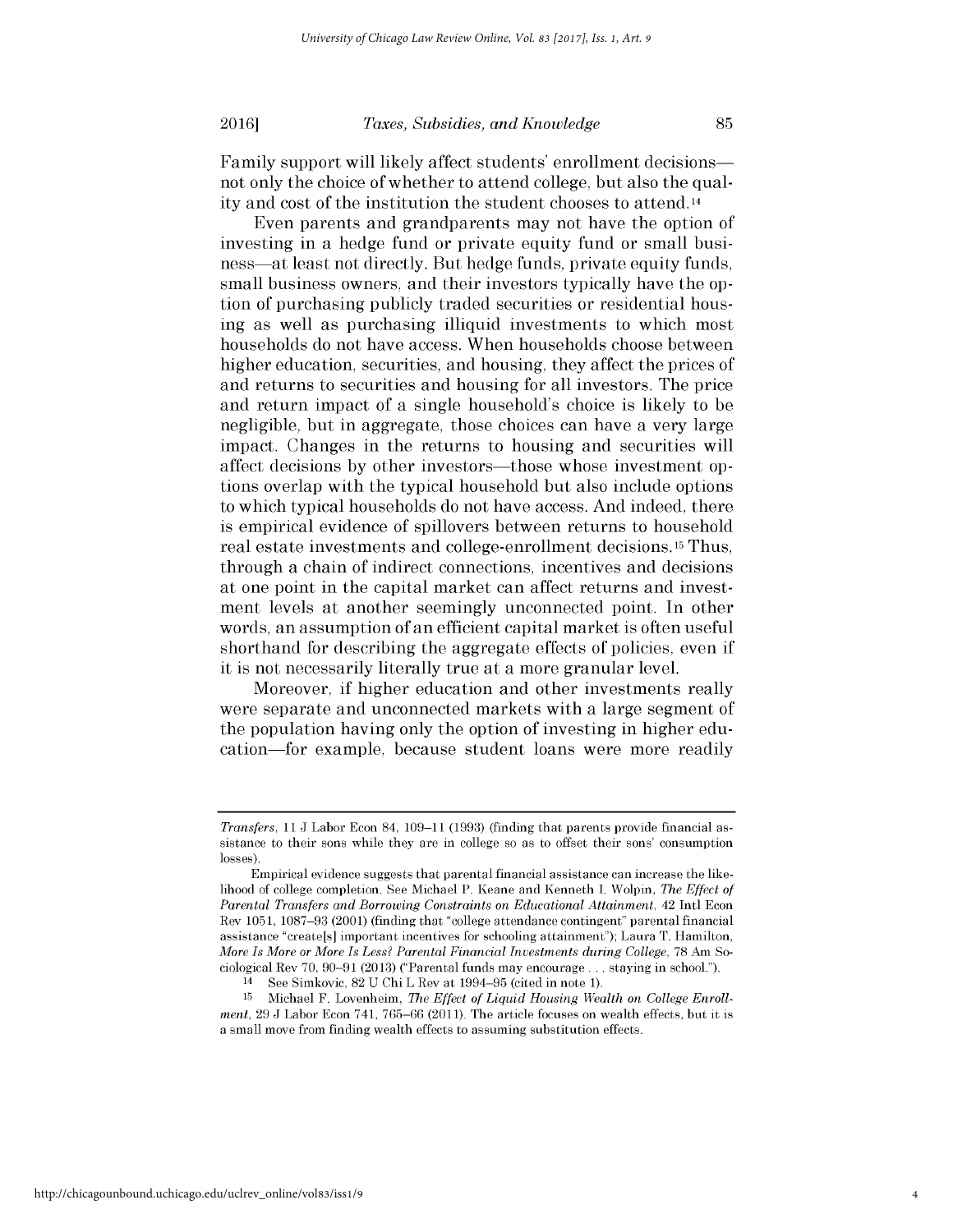available than other forms of credit—the flood of captive investments into higher education would make the pretax, riskadjusted marginal returns to higher education *lower* than the returns to other investments without captive investors, all else being equal. But in fact, the pretax returns to education are unusually **high. <sup>16</sup>**

Another version of the nonsubstitution critique would be that higher education and other investments are not substitutes because it is possible to borrow the full cost of higher education and simultaneously borrow against higher expected future income to make other investments.17 In theory, this argument seems powerful-and indeed, in the long run, **highly** educated individuals are more likely to have higher incomes and consequently much higher levels of savings and investment. However, in the short run, many students behave as **if** their borrowing capacity is more limited. **<sup>18</sup>**

## **II. SUPPLY-SIDE SUBSIDIES AND** THE MARGIN OF **INVESTMENT**

*The Knowledge Tax* considered higher education tax expenditures as well as federal subsidies such as Pell Grants.19 In aggregate, even after taking these subsidies into account, the tax treatment of higher education appears to be disadvantageous compared to many other investments.

Professor Oei raises an important question: whether comprehensively integrating all subsidies as well as taxes into the analysis changes the conclusion that investments in higher education are disadvantaged.<sup>20</sup> Oei questions whether higher education really is at a tax-and-subsidy disadvantage compared to other investments. She focuses on supply-side subsidies to higher education and the exclusion of forgone earnings from taxation.21

Subsidies are most important to the analysis **if** they operate on the *margin* where investment decisions are made22-that is, **if** the dollar value of the subsidy changes with a dollar increase or decrease in investment in higher education at the current level of

**<sup>16</sup>**Simkovic, **82 U** Chi L Rev at **1996-2002** (cited in note **1).**

**<sup>17</sup>See** Ian Ayres and Barry Nalebuff, *Diversification across Time,* **39 J** Portfolio Mgmt **73, 73-75** (Winter **2013).**

**<sup>18</sup>**Reluctance to borrow even when credit is available and borrowing seems sensible is sometimes called "debt aversion." Catherine **C. Eckel,** et al, *Debt Aversion and the Demand for Loans for Postsecondary Education,* **35** Pub Fin Rev **233, 258 (2007).**

**<sup>19</sup>**Simkovic, **82 U** Chi L Rev at **2018-26** (cited in note **1).**

<sup>20</sup> Oei,  $82$  U Chi L Rev Dialogue at 270 (cited in note 5).<br>
<sup>21</sup> Id at  $271-75$ 

<sup>21</sup>**Id** at **271-75.**

<sup>&</sup>lt;sup>22</sup> See Susan Dynarski, *The Behavioral and Distributional Implications of Aid for College,* **92** Am Econ Assoc Papers **&** Proceedings **279, 283-84** (2002).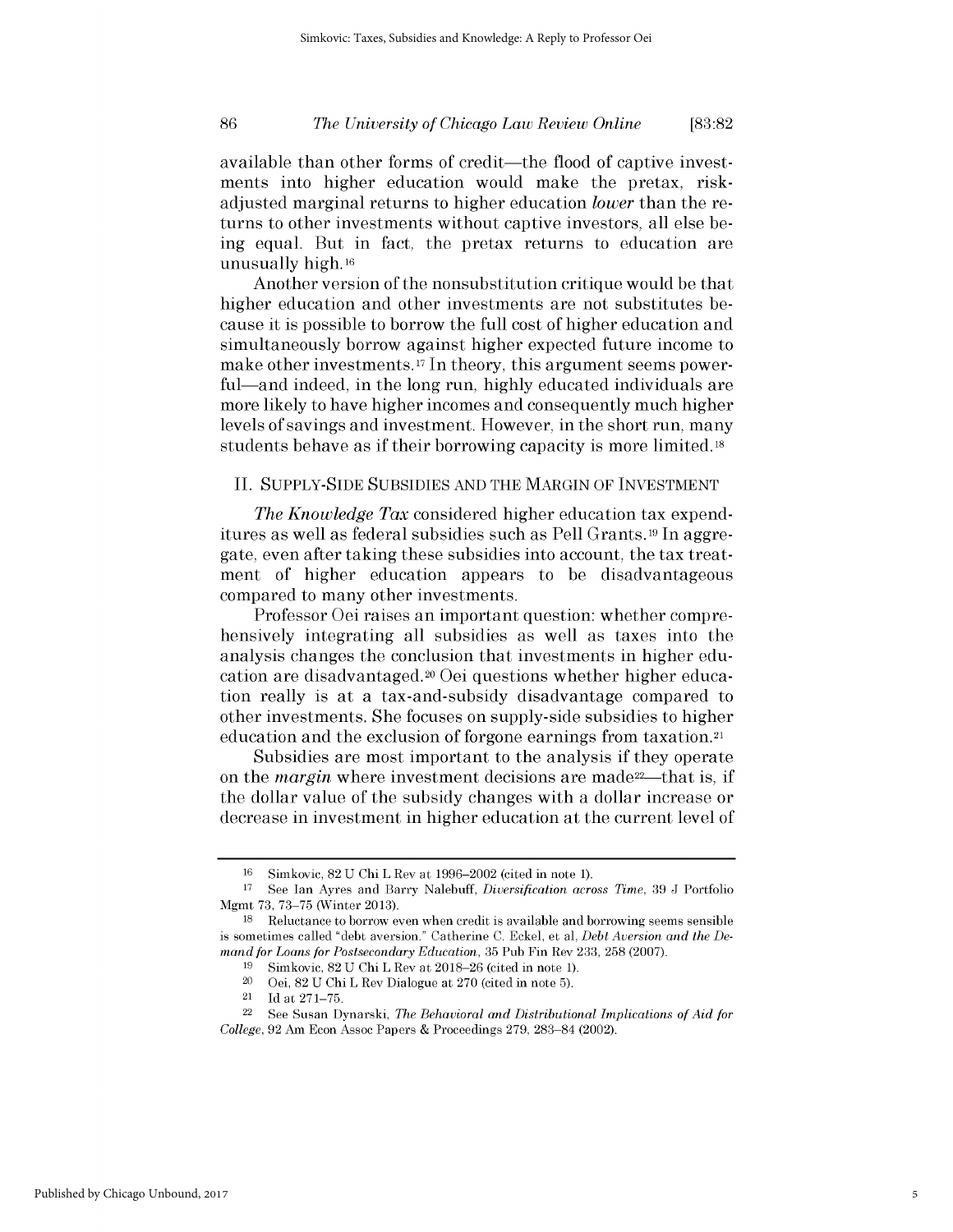#### **<sup>20161</sup>** *Taxes, Subsidies, and Knowledge* **87**

investment. Much of **US** public spending on higher education comes from state governments supporting state institutions.23 These subsidies probably do not scale proportionately with increased marginal demand for higher education. For example, public universities might have appropriations that do not directly increase with enrollments or costs. This leaves public universities facing increased demand with the following options:24 **(1)** increase prices **(if** the state legislature will allow it) and privatize more of the costs,  $2^5$  (2) cap enrollments in popular and expensive classes, or **(3)** sacrifice quality to keep costs down.26

Many students find resource rationing at public universities unacceptable, and therefore voluntarily sacrifice the state-school subsidy to opt for more accessible or higher-quality private universities. Similarly, many federal demand-side subsidies such as Pell Grants or the American Opportunity Credit will only scale along the margin of additional students wishing to attend college, but not along the margin of student desire for higher-quality and more expensive college education or advanced degrees. Means testing and income phase outs reduce the extent to which subsidies scale along the margin because income typically increases with greater investment in higher education.

24 The following list assumes no low-hanging fruit of greater efficiencies, which universities facing stiff competition for student enrollments and limited budgets presumably attempt to implement regardless of tax-and-subsidy levels.

**<sup>23</sup>**Fiscal Federalism Initiative, *Federal and State Funding of Higher Education: <sup>A</sup> Changing Landscape* (Pew Charitable Trusts, June **11, 2015),** archived at http://perma.cc/ED7K-TFNW. One specific example of a supply-side subsidy that Oei mentions-the deduction for charitable contributions to educational institutions-is explicitly addressed in *The Knowledge Tax* and is modest. **See,** Oei, **82 U** Chi L Rev Dialogue at **272** (cited in note **5);** Simkovic, **82 U** Chi L Rev at 2024-25 (cited in **1). If** averaged across all students, tax expenditures for the charitable contribution deduction would equal roughly **\$225** per student per year, although in practice most of the benefits are concentrated at a few elite, exclusive institutions. Simkovic, **82 U** Chi L Rev at **2025, 2038** (cited in note **1).** These subsidies probably do not scale along the margin of investment for most students, who can only gain admission to institutions that depend primarily on tuition. Even at elite institutions, subsidies from charitable donations grow with the amount donated and the tax revenue forgone, not with growth in the number of students or the quality of education.

**<sup>25</sup>** At public colleges, tuition recently surpassed state subsidies as a source of reve*nue. Higher Education: State Funding Trends and Policies on Affordability* **\*9 (GAO, Dec** 2014), archived at http://perma.cc/P72J-N657.

**<sup>26</sup>** Completion rates are lower at public universities than at private, nonprofit universities after controlling for race. **See** National Center for Education Statistics, *Table 376: Percentage of First-Time Full-Time Bachelor's Degree-Seeking Students at 4-Year Institutions Who Completed a Bachelor's Degree, by Race/Ethnicity, Time to Completion, Sex, and Control of Institution; Selected Cohort Entry Years, 1996 through 2005* (Department of Education, Nov 2012), archived at http://perma.cc/836X-ZS2R. While this may partly reflect differences in student populations, it **likely** also reflects superior resources at more expensive institutions free of publicly imposed rationing and price controls.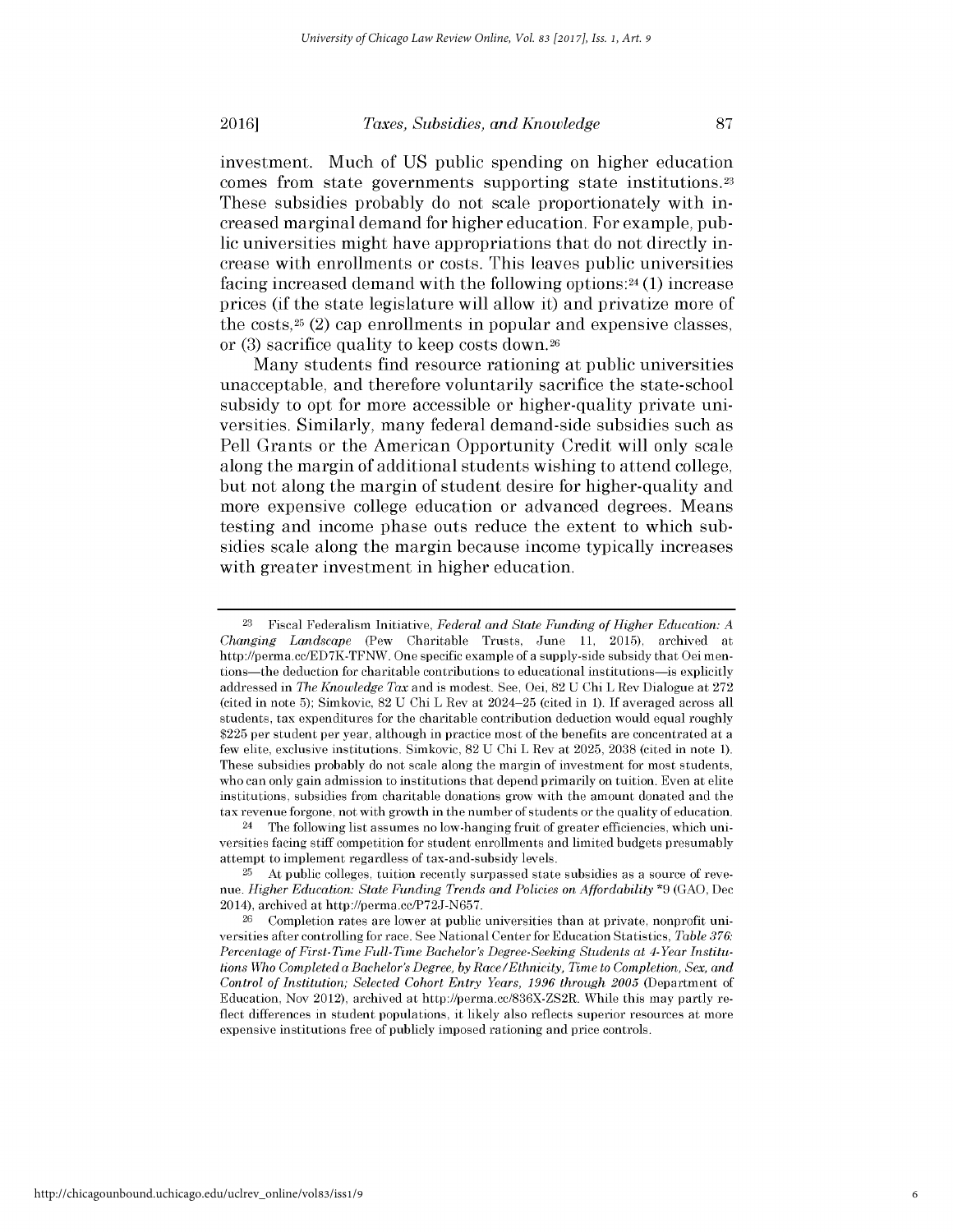Subsidized student loans arguably scale along the margin of investment up to a point—especially for undergraduates—but annual subsidized loan limits are below the cost of education at many institutions of higher learning and therefore do not scale on the true margin.27 When students exhaust these subsidized loans, they can turn to either higher-cost private loans or higher-cost federal **PLUS** loans.28 For many graduate students, **PLUS** loans *charge higher* interest rates than private loans and are therefore not a subsidy.29

The federal program closest to a real-world example of a subsidy that can operate along the margin without a cap is probably income-based student loan repayment with debt forgiveness (IBR). IBR acts like insurance for those with **high** debt and unusually low income, capping their payments at a percentage of their income and forgiving the balance after a number of years. <sup>30</sup> **All** else being equal, those who invest more in education may be more likely to enroll in IBR initially, but are probably less likely to last the full twenty years required for debt forgiveness because

**<sup>27</sup>** See Michael **S.** McPherson, Morton Owen Schapiro, and Gordon **C.** Winston, *Recent Trends in U.S. Higher Education Costs and Prices: The Role of Government Funding,* **79** Am Econ Assoc Papers **&** Proceedings **253, 255 (1989)** (positing that slowdowns in **fed**eral funding of universities lead to increases in tuition); Jonathan **D.** Glater, *The Other Big Test: Why Congress Should Allow College Students to Borrow More through Federal Aid Programs,* 14 **NYU J** Legis **&** Pub Pol **11,** 43 **(2011). See** also *Average Estimated Undergraduate Budgets, 2015-16* (College Board, 2016), archived at http://perma.cc/G66T- $\begin{array}{c}\text{DDSY}\\\textcolor{blue}{28}\end{array}$ 

**<sup>28</sup>**Kerri Anne Renzulli, *Avoid the Parent Trap: Why a PLUS Loan Isn't the Best Way to Pay for College* (Time, June **19,** 2014), archived at http://perma.cc/7GY2-HFWY.

**<sup>29</sup>**For at least a few very high-risk students, however, **PLUS** loans probably are a subsidy. **See** Michael Simkovic, *Risk-Based Student Loans,* **70** Wash **&** Lee L Rev **527, 590 &** n 154 **(2013);** David Kamin, *Risky Returns: Accounting for Risk in the Federal Budget,* **88** Ind L **J 723, 752-53 (2013);** Glater, 14 **NYU J** Legis **&** Pub Pol at **57** (cited in note **27).**

**<sup>30</sup> See** Simkovic, **70** Wash **&** Lee L Rev at **617-18** (cited in note **29). See** also John R. Brooks, *Income-Driven Repayment and the Public Financing of Higher Education, 104* Georgetown L **J 229, 251-52** (2016); Jonathan **D.** Glater, *Student Debt and Higher Education Risk,* **103** Cal L Rev **1561,** 1604-05 **(2015);** Philip **G.** Schrag and Charles W. Pruett, *Coordinating Loan Repayment Assistance Programs with New Federal Legislation, 60* **J** Legal Educ **583, 590-93 (2011).**

There is a separate program that offers student debt forgiveness after ten years working in public service. **See** Brooks, 104 Georgetown L **J** at **253 &** n 141 (cited in note **30).** This is not so much an education subsidy program as an indirect approach for increasing early career salaries for skilled workers in the public sector. Compensation for skilled workers is typically substantially less in the public sector than the private sector, and probably remains so even after debt forgiveness is taken into account. **See** Heather Rastorfer Vlieger, Daniel **J.** Brown, and Thomas Pryor, *Doing More with Less: How the Loan Repayment Assistance Program of Minnesota Augments Federal Loan Repayment Assistance to Expand Legal Aid,* **39** Wm Mitchell L Rev **70, 78** (2012).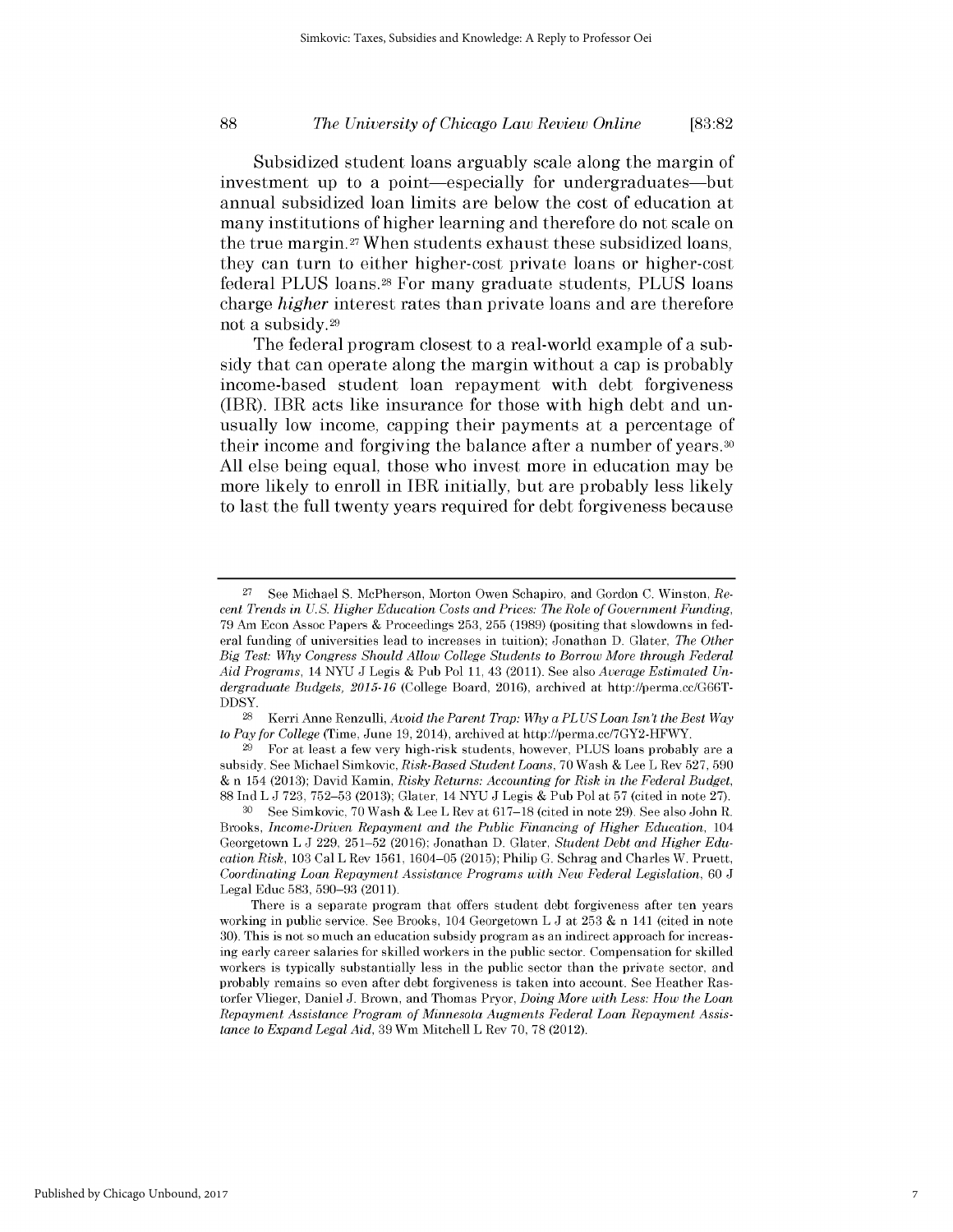their long-term incomes are typically going to be too **high.31** However, in the event that they do require IBR over the long term, those who have invested more in education are likely to benefit more from the insurance or subsidy because they may have higher loan balances.<sup>32</sup>

To the extent that the analysis in *The Knowledge Tax* focuses on investment decisions at the margin, real-world supply-side subsidies may not affect those decisions nearly as much as taxes or hypothetical subsidies that would scale on the margin. In other words, many of the subsidies to higher education are inframarginal, and therefore not well situated to correct distortionary taxation at the margin of investment. Imagine **if** most businesses would typically spend **\$10,000** per month on rent **if** rent were deductible, with virtually all businesses spending between **\$5,000** and **\$15,000.** But instead of a deduction at a **25** percent tax rate, the benefit businesses received was a **50** percent credit up to **\$5,000** in spending (for example, a **\$2,500** maximum credit). **A** few businesses spending less than **\$5,000** might spend more, but most businesses would face no marginal tax benefit to higher spending on rent (above **\$5,000).** We would therefore expect overall spending on rent to go down compared to the efficient level under a deductibility regime. Ironically, at the new, lower spending levels on rent, the public subsidies to rent would appear quite generous, because a substantial proportion of the total (lower) spending would be publicly funded. Taking into account supply- and demand-side subsidies, the Organisation for Economic Co-operation and Development estimates that tertiary education expenditures in the United States are around **35** percent public and around **65** percent private.33

**<sup>31</sup>** See Michael Simkovic and Frank McIntyre, Book Review, *Populist Outrage, Reckless Empirics: A Review of Failing Law Schools,* **108** Nw **U** L Rev Online **176, 180, 185** (2014) (discussing the mid-career salary increases of attorneys); Anthony P. Carnevale, Stephen J. Rose, and Ban Cheah, *The College Payoff: Education, Occupations, Lifetime Earnings* \*4 (Georgetown University Center on Education and the Workforce), archived at http://perma.cc/9JSF-Z5Y2 (noting the high lifetime earnings of lawyers). **See** generally Michael Simkovic and Frank McIntyre, *The Economic Value of a Law Degree,* 43 **J** Legal Stud 249 (2014).

**<sup>32</sup>**It **maybe** helpful to think of income-based debt forgiveness as a kind of insurance for which those who borrow from the federal government pay a premium in the form of higher interest rates, since private loans without debt forgiveness are often available at lower interest rates. However, if the insurance premium-the difference between the interest rate on government loans and a benchmark interest rate such as an equivalent private loan interest rate or a break-even interest rate-is low enough relative to the costs to the government, then the insurance will **be** priced at subsidized rates.

**<sup>33</sup> See** *Education at a Glance 2013: OECD Indicators* **\*207 (OECD,** Sept **2013),** archived at http://perma.cc/HW2V-VSFB.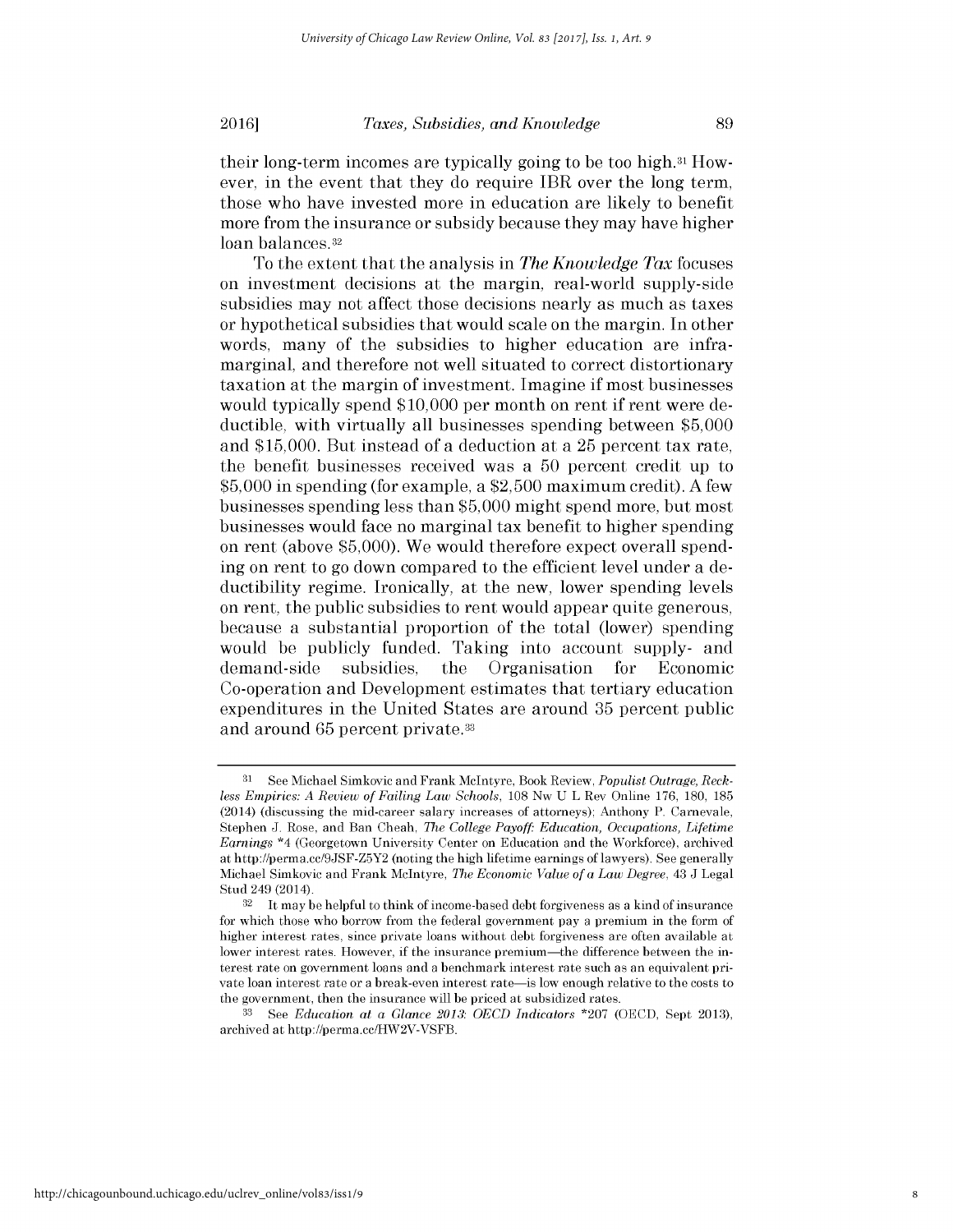Higher education remains a relatively small fraction of public expenditures. Aggregating both direct expenditures at the federal,<sup>34</sup> state, and local levels<sup>35</sup> and federal tax expenditures,<sup>36</sup> the public spent around **\$7.7** trillion in total on education in **2013. Of** this sum, approximately **3** percent (\$240 billion) was spent on higher education.<sup>37</sup>

The public may subsidize investments that compete with higher education as much as, **if** not more than, it subsidizes higher education. Healthcare and the military are each a larger share of federal outlays than higher education.<sup>38</sup> Tax expenditures on housing dwarf those on higher education.<sup>39</sup> Viewing the gap between taxation of capital and taxation of labor as a subsidy to investment, the aggregate size of that investment subsidy **is** likely going to be much larger than subsidies specific to higher education. Notably, subsidies in many noneducation areas scale with the level of investment, and therefore influence decisionmaking on the margin.

## III. **NONTAXATION** OF **FORGONE EARNINGS**

At least some students who enter university could instead have worked longer hours in a paid job and earned more money during what would otherwise be their school years. **If** they had

**<sup>39</sup>See** OMB, *Fiscal Year 2015* at **\*205-09** (cited in note **36).**

<sup>34</sup>In direct outlays, the federal government spent around **\$3.5** trillion in **2013** and 2014, with only around **0.3** percent of this (around **\$10** billion) going to subsidize higher education. **See Office** of Management and Budget, *Fiscal Year 2017: Historical Tables; Budget of the U.S. Government* **\*80-81, 83-84 (GPO,** 2016), archived at http://perma.cc/5AQQ-Z9YC (noting a **2013** negative outlay of **\$525** million and a 2014 positive outlay of about \$20 billion, which averages to an annual positive outlay of about **\$10** billion). This estimate treats federal student loans as profitable because repayments of interest and principal are **likely** to exceed funding and administrative costs. In practice, the government often charges less than a private lender would, and this below-market price would **be** considered a subsidy under fair value accounting. Thus, under fair value accounting, federal expenditures on higher education could **be** higher. Fair value accounting would also increase estimates of subsidies through other programs, such as government mortgage and small business lending programs.

**<sup>35</sup>**In **2013,** state and local governments spent approximately **\$3.2** trillion in total. Approximately **5** percent to **6** percent of this **(\$160** billion to **\$190** billion) was spent subsidizing higher education. **See** *State and Local Government Finances by Level of Government and by State: 2013* \*1-2 **(US** Census Bureau), archived at http://perma.cc/549M-TCMW. These figures were calculated **by** subtracting higher education revenues from higher education expenditures and (for the larger estimate) capital outlays.

**<sup>36</sup>**Federal tax expenditures in **2013** totaled around **\$1** trillion. **Of** this, around **\$35** billion, or 3.4 percent, was spent on higher education. **See Office** of Management and Budget, *Fiscal Year 2015: Analytical Perspectives; Budget of the U.S. Government* **\*205- 09 (GPO,** 2014), archived at http://perma.cc/TA5Q-MPXL.

<sup>&</sup>lt;sup>37</sup> For figures, see notes  $34-36$ .<br><sup>38</sup> See OMB *Fiscal Year*  $2017$ 

**<sup>38</sup>See** OMB, *Fiscal Year 2017* at **\*82-83** (cited in note 34).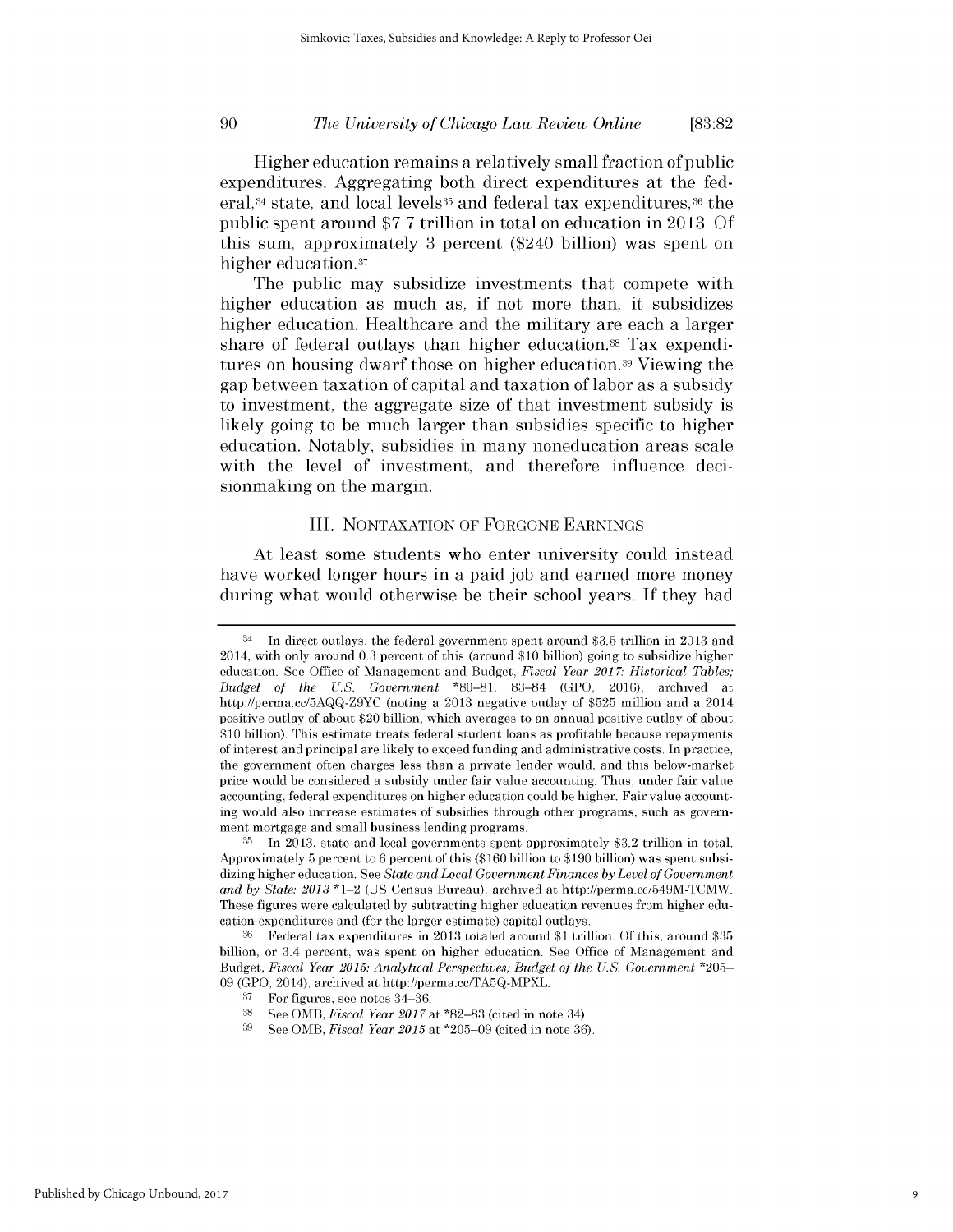worked, their additional earnings would have been taxed. The money they could have earned but did not—their forgone earnings-are one of the costs of higher education. This cost-the money they did not earn-is not taxed.

*In The Knowledge Tax,* **I** addressed the claim that higher education is tax advantaged because forgone earnings are not taxed.40 This critique targets one of the two prongs of the argument in *The Knowledge Tax*—nondeductibility of costs and the larger tax base for higher education-but does not address the second prong of higher tax rates.

Investments in human capital are heterogeneous with respect to the relative importance of forgone earnings (in other words, time) and cash outlays for tuition and the like (in other words, money). Forgone earnings are the primary cost of apprenticeships, PhDs, and on-the-job-training, in which trainees accept low wages in return for valuable training.41 **By** contrast, nondeductible tuition fees and book purchases are the primary cost of high-end bachelor's degrees, professional degrees, and terminal master's degrees.42 Forgone earnings should not be calculated **by** assuming that attending college or graduate school means working zero hours while not attending school means working fulltime. Most postsecondary students work a substantial number of hours in paid employment while in college, graduate, or professional school,<sup>43</sup> and many young, uneducated workers struggle to find full-time work. **A** back-of-the-envelope analysis suggests that among college students, forgone earnings may average between **\$5,000** and **\$10,000** per year, while among graduate and professional students, foregone earnings may average between **\$10,000**

<sup>40</sup> See Simkovic, **82 U** Chi L Rev at 2010, 2042-43 (cited in note **1).**

<sup>41</sup> See Peter Cappelli, *Why Do Employers Pay for College?,* 121 **J** Econometrics **213, 216-17** (2004) (arguing that "employers have to recoup the investment in training through a gap between what workers produce and what they are paid" and describing theories for "how that happens"); John M. Barron, Mark **C.** Berger, and Dan **A.** Black, *Do Workers Pay for On-the-Job Training?,* 34 **J** Hum Res **235, 250 (1999)** (describing both the traditional theory that on-the-job-training reduces starting wages, as well as challenges to that theory).

Many master's degrees are awarded to those who abort their PhD programs. Such master's degrees generally do not involve cash outlays for tuition.

<sup>&</sup>lt;sup>43</sup> In 2011, 72 percent of students who were enrolled in college worked-20 percent full-time and **52** percent part-time, but generally for a substantial number of hours and a substantial portion of the year. **See** Jessica Davis, *School Enrollment and Work Status: 2011* \*1-2 **(US** Census Bureau, Oct 2012), archived at http://perma.cc/YM7S-TU35.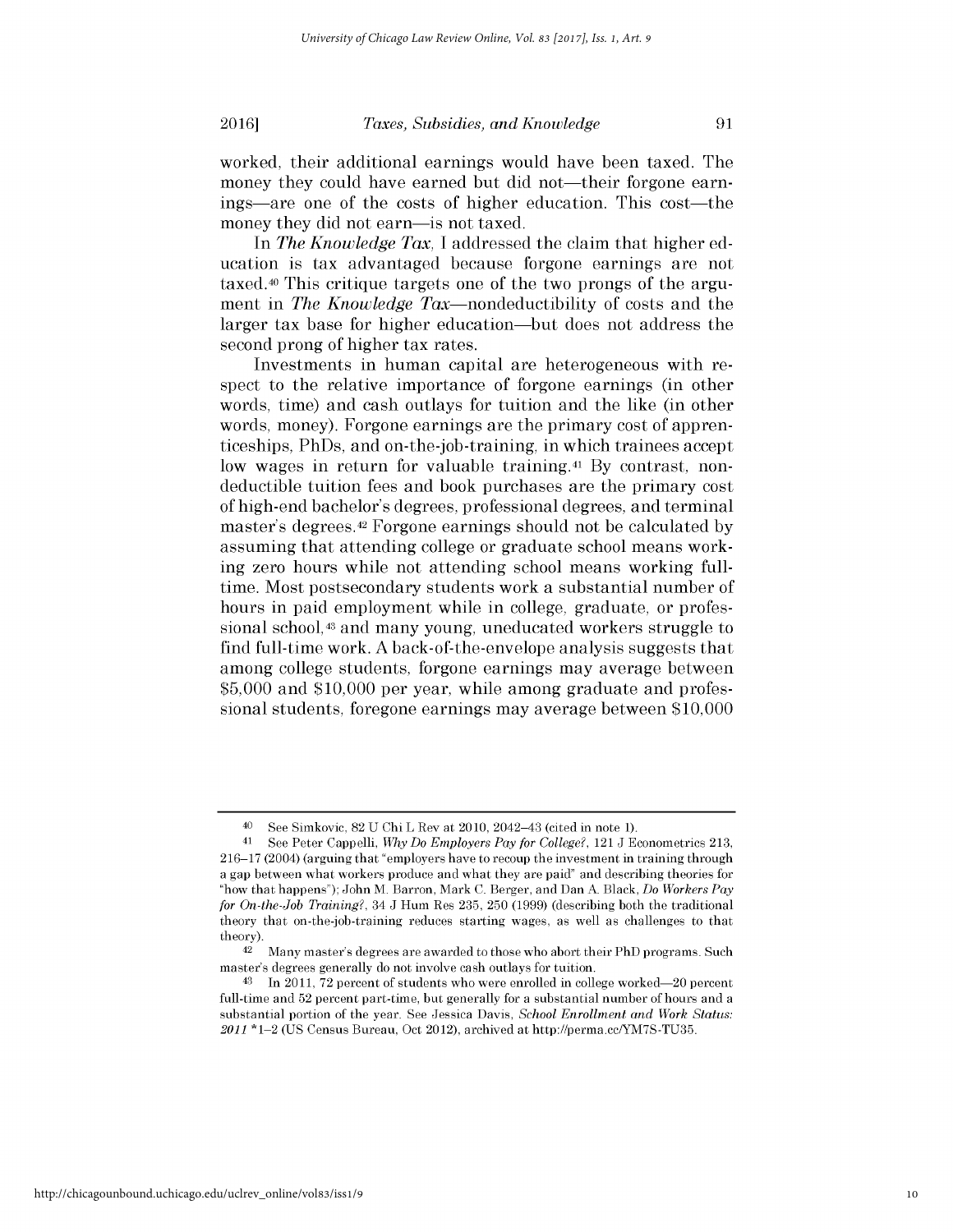and \$20,000 per year.<sup>44</sup> Tuition and related direct expenditures are typically higher than this.45

**I** intentionally focused on formal, tuition-funded higher education in *The Knowledge Tax*—rather than human capital writ large-because formal higher education is the form of human capital investment for which the case for distortionary taxation **is** strongest, and which has well-documented unusually **high** returns. **All** else being equal, disadvantageous tax treatment of formal, tuition-funded higher education may not only cause substitution to physical or financial capital; it could also cause substitution to less efficient methods of investing in human capital such as apprenticeships and on-the-job-training. The

<sup>44</sup> I conducted this analysis using cross tabulations of **2013** American Community Survey data from the Integrated Public Use Microdata Series **(IPUMS). See** *Integrated Public Use Microdata Series: Census Microdata for Social and Economic Research* (Minnesota Population Center), archived at http://perma.cc/4363-AA9G (providing the searchable database). To estimate forgone earnings for college attendance, **I** restricted the sam**ple** to those age eighteen to twenty-four who had not had a child within the last year, who had at least a high school diploma but less than an associate's or bachelor's degree, and who were either attending college or not enrolled in school. **I** compared the average earnings of those enrolled in college to the average earnings of those who were not enrolled in school, within race and gender.

The approach to estimating forgone earnings of graduate and professional school attendance was similar, except that **I** restricted the sample to those age twenty-one to twenty-six who had not had a child within the last year, who had a bachelor's degree, and who were either attending graduate or professional school or not enrolled in school. **I** compared the average earnings of those enrolled in graduate or professional school to the average earnings of those who were not enrolled in school, within race, gender, and college major.

An obvious shortcoming of this analysis is that it does not adequately account for selection into additional education, which could suggest greater earning ability even at a lower level of education, higher returns to education, or, at least for some students, fewer employment prospects with a lower level of education. More sophisticated analyses would **be** helpful. However, this crude cross-tabulation represents an improvement over analyses that assume full-time employment for those not enrolled in school and no employment for those enrolled.

<sup>45</sup> See National Center for Education Statistics, *Table 330.10: Average Undergraduate Tuition and Fees and Room and Board Rates Charged for Full-Time Students in Degree-Granting Postsecondary Institutions, by Level and Control of Institution: 1963-64 through 2012-13* (Department of Education, Mar 2014), archived at http://perma.cc/FLN8- HX2B; National Center for Education Statistics, *Table 330.50: Average Graduate Tuition and Required Fees in Degree-Granting Postsecondary Institutions, by Control ofInstitution and Percentile: 1989-90 through 2012-13* (Department of Education, **Dec 2013),** archived at http://perma.cc/H6DF-9BZH; *Average Net Price over Time for Full-Time Students, by Sector* (College Board, 2016), archived at http://perma.cc/32XD-J2RV; Michael Simkovic and Frank McIntyre, *The Economic Value of a Law Degree,* 43 **J** Legal Stud 249, **281** (2014).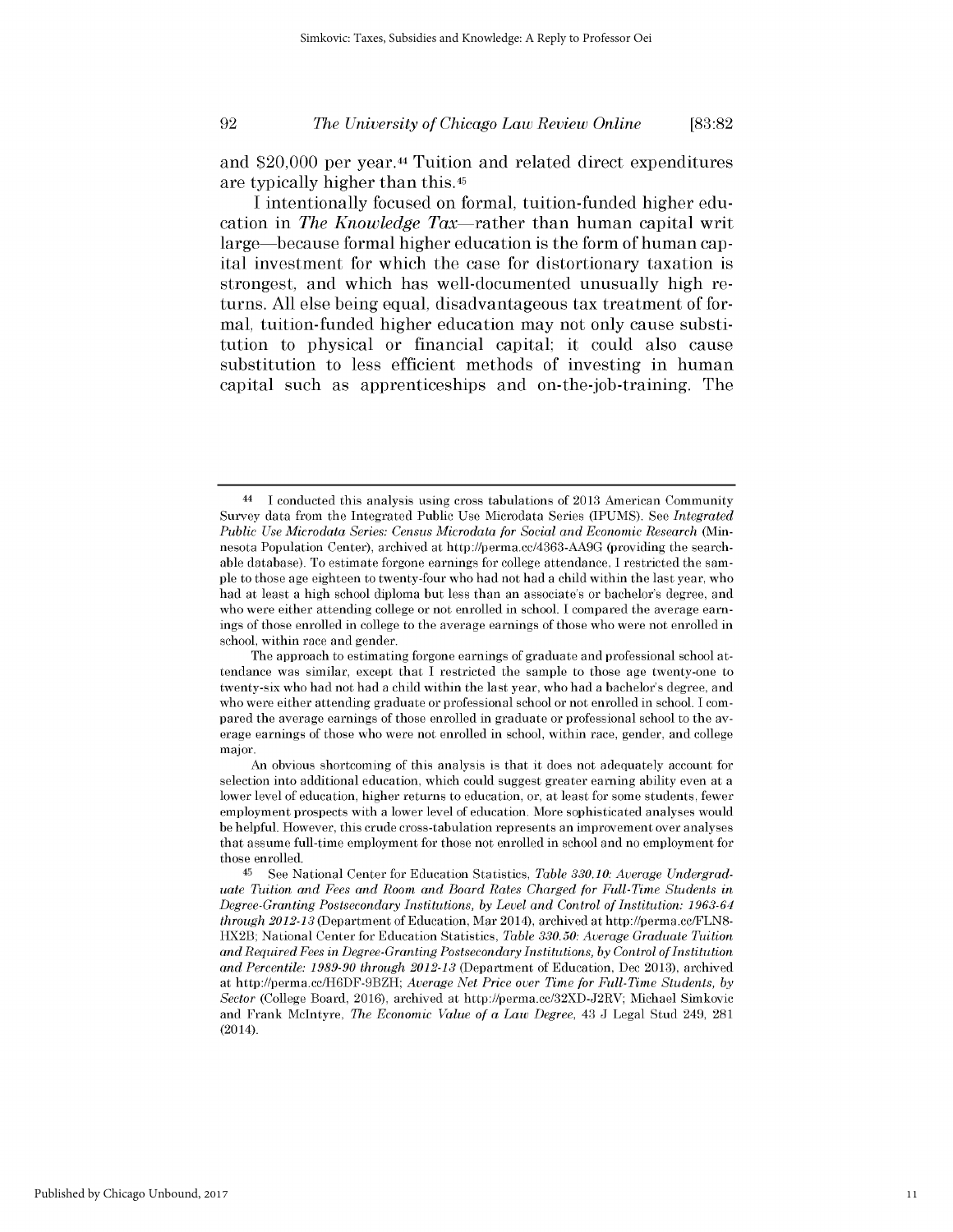pretax returns to these forms of investment are generally estimated to be much lower than the returns to formal education.46 Therefore, the evidence of underinvestment in formal higher education is not necessarily generalizable to other forms of human capital.

With respect to high-end, tuition-funded higher education, the benefits of nontaxation of forgone earnings appear to be relatively small compared to various tax disadvantages. Economic analyses from thirty or forty years ago suggesting otherwise are based on a time when tuition was much lower,<sup>47</sup> unskilled labor was relatively more valuable,<sup>48</sup> education took longer to complete,49 and discount rates were higher.50 In sum, such dated analyses do not reflect present realities.

Moreover, the nontaxation of forgone earnings is broadly available for many substitute investments. For example, an individual who works fewer hours in the formal labor market and spends more time improving the value of property he or his family owns<sup>51</sup>—without compensation for his labor—will not pay taxes

**<sup>46</sup>**For a skeptical view of the returns to **job** training, see Dominique Goux and Eric Maurin, *Returns to Firm-Provided Training: Evidence from French Worker-Firm Matched Data,* **7** Labour Econ **1, 16-17** (2000); James **J.** Heckman, *Policies to Foster Human Capital,* 54 Rsrch in Econ **3,** 38-42 (2000). While such investments do not entail much in the way of tuition expenditures, they do involve substantial costs in terms of time and do not appear to produce benefits that are as large, portable, or widely applicable across occupations as higher education. Thus **it** is unlikely that the lower returns to such investments are offset **by** lower riskiness.

<sup>47</sup>*Tuition and Fees and Room and Board over Time,* **19 75-76** *to 2015-16, Selected Years* (College Board, 2016) archived at http://perma.cc/PTY5-9TZS.<br>48 Simbovic 82 U Chi L Box at 2036 (cited in note 1) (showi

**<sup>48</sup>**Simkovic, **82 U** Chi L Rev at **2036** (cited in note **1)** (showing the decline in real earnings for men with a high school diploma or less and the increase in real earnings for those with a bachelor's degree or more since **1980).**

**<sup>49</sup>**Within race and institution type, four-year, five-year, and six-year completion rates have increased. **See** *Table 376: Percentage ofFirst-Time Full-Time Bachelor's Degree-Seeking Students at 4-Year Institutions Who Completed a Bachelor's Degree* (cited in note 26). **See** also *Enrollment and Degrees Awarded 1963-2012Academic Years* (American Bar Association), archived at http://perma.cc/NXR2-NVDL.

**<sup>50</sup>***See 10-Year Treasury Constant Maturity Rate* (Federal Reserve Bank of St. Louis), archived at http://perma.cc/AJS8-HYFY (showing the decline in the maturity rate since the 1980s).

Because the tax benefits of nontaxation of foregone earnings are front-loaded, while the disadvantages of nondeductibility of interest, nonrecovery of tuition expenditures, and higher tax rates are back-loaded, higher discount rates make the advantages relatively more valuable and the disadvantages relatively less important.

**<sup>51</sup>** In **2013,** among those age eighteen to twenty-four with at least a high school diploma but no associate's or bachelor's degree, and who were not currently enrolled in school, approximately 43 percent lived in homes that were owned either **by** themselves or a family member. However, only around 4 percent lived in a home owned **by** themselves or their spouse. Among those age twenty-one to twenty-six with a terminal bachelor's **de**gree who were not enrolled in graduate school, a similar proportion lived in a family-owned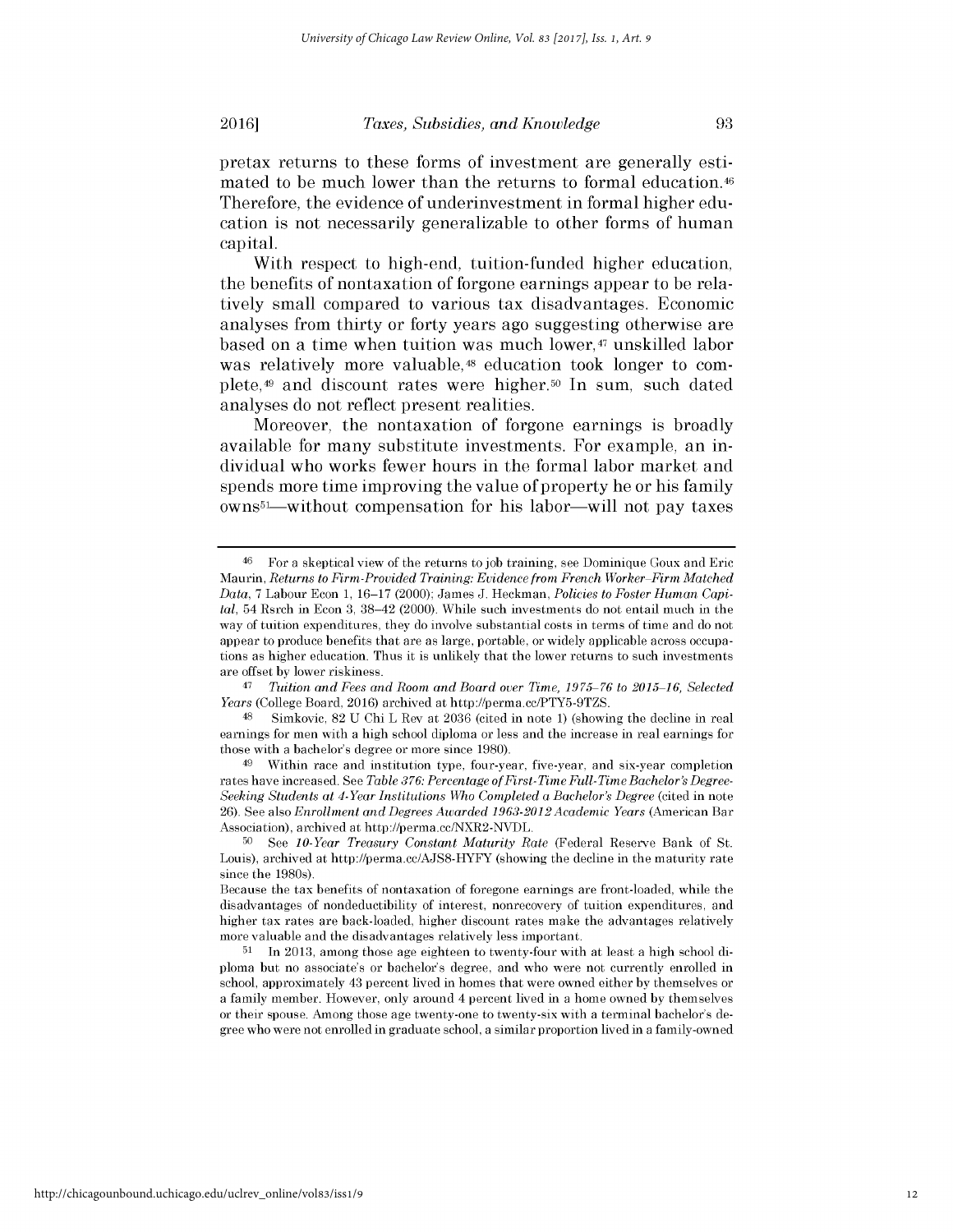on his forgone earnings, just like a student. However, unlike a student, the individual or family that invests time in boosting the value of physical property will also benefit from advantageous tax rates on gains. Similarly, tax benefits are available to those who work at startups for low wages, but receive a share of equity or options.52

## IV. **SUBSIDY INCIDENCES**

Professor Oei suggests that some noneducation subsidies or tax benefits may be complementary rather than competitive with higher education.<sup>53</sup> In other words, the incidence of some noneducation subsidies may benefit investments in higher education.

While it is difficult to accurately estimate subsidy incidences, the equation in *The Knowledge Tax* demonstrates that, under reasonable assumptions about the levels of tax-and-subsidy **dis**advantages, tax disadvantages could explain a large portion of the difference in returns between higher education and other investments. <sup>54</sup>The explanation is simple and fits the data and economic theory reasonably well.

As a general matter, selective changes in taxation will produce both wealth effects and substitution effects for households. 5 For example, **if** the government reduced taxes on interest income, the substitution effect could cause households to substitute interest-bearing investments for other investments. However, the wealth effect could cause households to invest more in all investments, since they would have higher incomes after taxes.

Similarly, tax reductions that do not explicitly target higher education could increase investment in higher education, and tax increases could reduce investment in higher education.<sup>56</sup> However, it seems likely that taxes and subsidies that are more closely

home, and around **11** percent lived in a home they or their spouse owned. **See** *Integrated Public Use Microdata Series* (cited in note 44).

**<sup>52</sup>See** Victor Fleischer, *Taxing Founders' Stock,* **59 UCLA** L Rev **60, 70-74 (2011);** Ronald **J.** Gilson and David M. Schizer, *Understanding Venture Capital Structure: A Tax Explanation for Convertible Preferred Stock, 116* Harv L Rev **874, 910 (2003).** But see Gregg **D.** Polsky and Brant **J.** Hellwig, *Examining the Tax Advantage of Founders' Stock,* **97** Iowa L Rev **1085, 1088-89** (2012) (arguing that founders' stock is not a subsidy because of offsetting tax consequences for the company).

**<sup>53</sup>**See Oei, **82 U** Chi L Rev Dialogue at **282** (cited in note **5).** It is also possible that some higher education subsidies-for example, research grants-may have beneficial spillovers to industries and functions besides higher education.

<sup>54</sup>See Simkovic, **82 U** Chi L Rev at **2003-06** (cited in note **1).**

**<sup>55</sup>**This assumes no offsetting effects on public finances.

**<sup>56</sup>** Again, this assumes that revenues are not used to fund higher education or complementary public spending.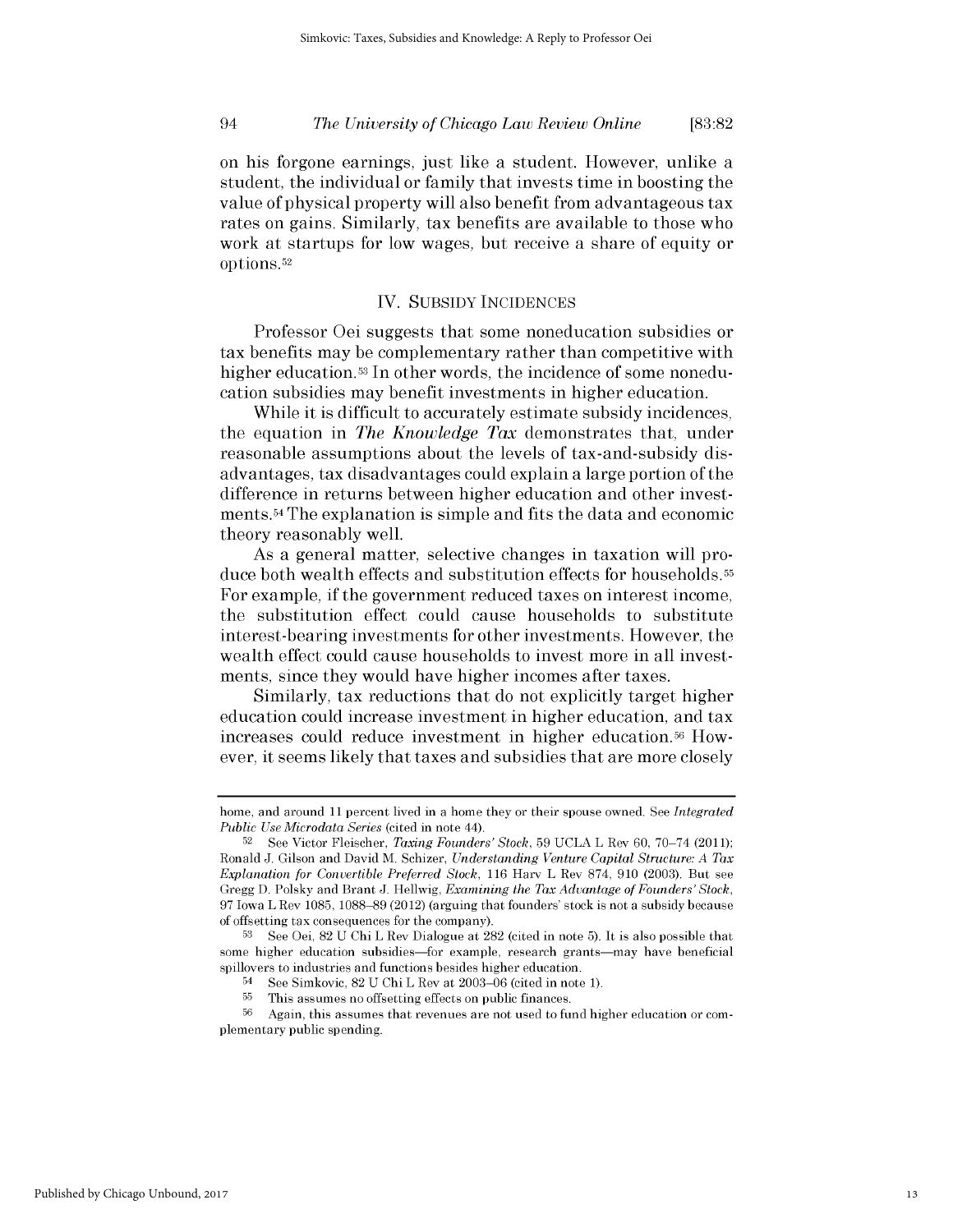tied to higher education are likely to produce a larger change in higher education investment than changes in taxes and subsidies that may be somewhat complementary. <sup>57</sup>

Thus, the model in *The Knowledge Tax* need not necessarily predict that an increase in taxes on investments other than higher education would lead to an increase in investment in higher education. Instead, the model predicts that such a policy change would not lead to as large a fall in education investment as in the investments that were taxed. **I** hope that future researchers will test these theoretical predictions empirically and build on the foundation laid out in *The Knowledge Tax.*

## V. INFORMATION **COSTS** AS RISING MARGINAL **COSTS**

Some of Professor Oei's suggestions, which are presented as challenges to a neoclassical model, actually support it. The neoclassical model assumes rising marginal costs and declining marginal returns to investment. In the absence of taxation, investment should cease just before the point at which marginal costs exceed marginal returns. Taxation and subsidies can move the margin, because decisionmakers focus on private benefits and costs, not social benefits and costs.

Oei discusses information problems-some students lacking adequate information about the value of higher education. 58These problems can be understood as raising marginal costs. Educational institutions have an incentive to inform potential students of the value of their offerings, just as any provider of a service or investment seeks to educate potential customers or investors.<sup>59</sup>Similarly, students have an incentive to seek the best information. However, providing and disseminating better information is costly. The leaders in marketing and outreach—some for-profit educational institutions-spend so much on sales and marketing that they seem to have limited resources to provide a

**<sup>57</sup>**For example, Oei points out that an individual could shield some of their higher education earnings premium from taxes **by** investing in a tax-advantaged retirement account. **See** Oei, **82 U** Chi L Rev Dialogue at **274-75** (cited in note **5).** However, money is fungible. **A** taxpayer or family need not necessarily invest in higher education to benefit later from tax-advantaged retirement accounts. **A** taxpayer or family could instead invest in assets that generate returns that will **be** taxed at a lower rate than labor income, while also working. Whatever income they generate **by** working would **be** pure labor income (not attributable to higher education) and could **be** shielded in a retirement account while the taxpayer or family lives on the returns from their physical and financial assets.

**<sup>58</sup>**Oei, **82 U** Chi L Rev at **276-77** (cited in note **5).**

**<sup>59</sup>**In some instances, there may **be** conflicts of interest that-in combination with information asymmetries-suggest a role for government intervention to improve **effi**ciency. Simkovic, **70** Wash **&** Lee L Rev at **567-86** (cited in note **29).**